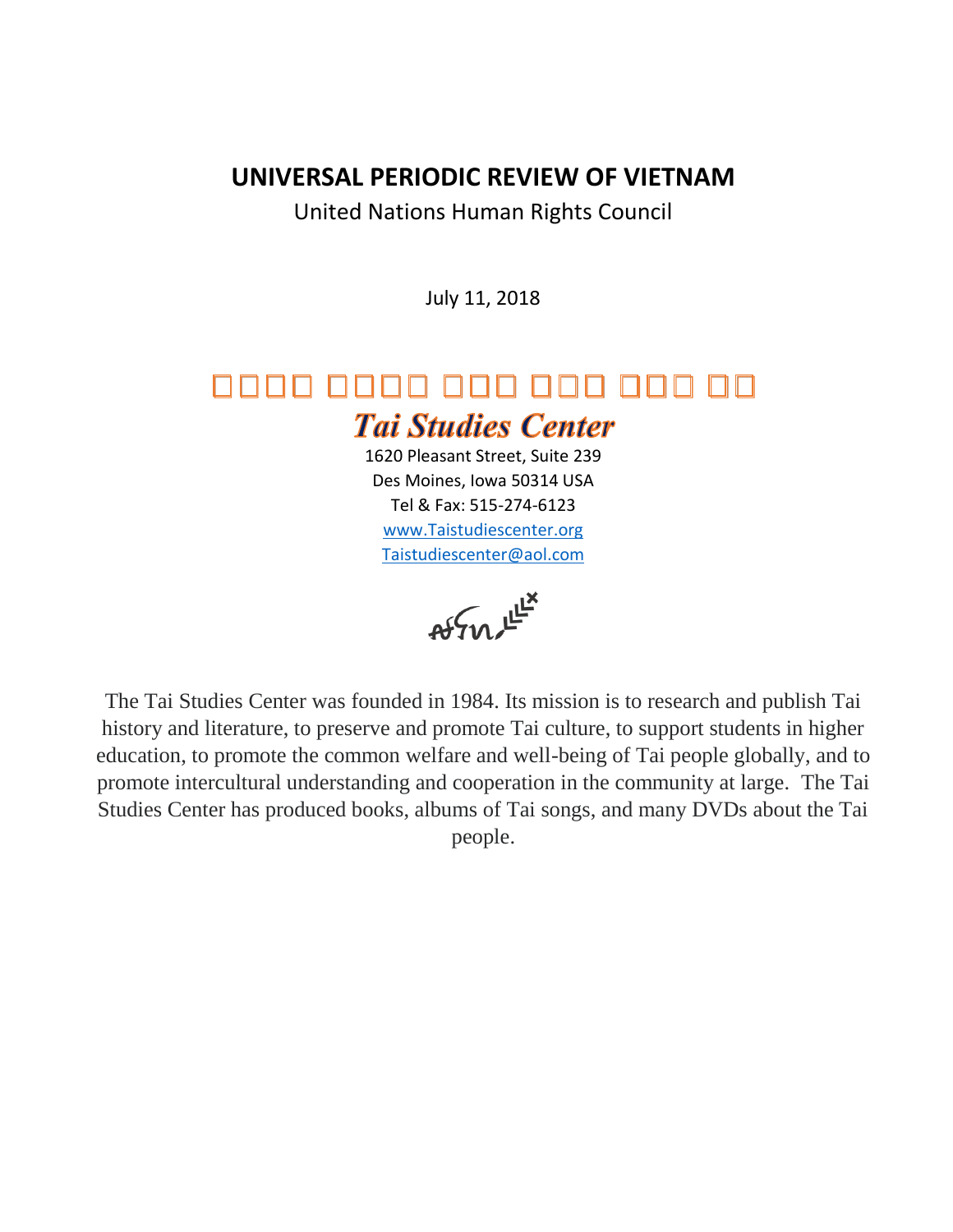## **Introduction**

- 1. The Tai, known as Thai in Vietnam, is an indigenous people living in northwest Vietnam. They are generally subsistence farmers growing mainly rice and vegetables. They rely heavily on buffalo to plow their fields. For centuries, they lived along rivers and creeks to grow wet-rice. The Black River, which runs through the middle of the country, was considered the main artery of the Tai Country. On this life-line river, the Hoa Binh hydro-electric dam was built in 1994; Son La dam in 2011; and Lai Chau dam in 2015. These three dams are classified as the three largest dams in Southeast Asia inundating the most land previously occupied. These dams also generate an income of 1+ billion USD/year for the Vietnamese government, which the Tai never see. Consequently, the Tai had to move from inundated plains to the hills and mountains. To survive, whole forests were razed to build houses and to create terraced rice fields. These terraced fields made rice growing exponentially more difficult.
- <span id="page-1-0"></span>2. Before the war, the Tai were self-governing and autonomous. During the war, the Tai fought with the French against the Vietnamese. To this day, the Tai face retaliation and persecution because of this past alliance. $<sup>1</sup>$ </sup>

# **Freedom of Speech and Expression**

- 3. According to Amnesty International, the world is aware that the people of Vietnam are being threatened by the government after speaking up for freedom and human rights.<sup>2</sup> Human rights advocates and peaceful political activists today are being beaten, jailed, and given the death penalty for simply speaking out against basic human rights violations.<sup>3</sup> Not only are advocates or activists being persecuted but anyone who expresses a dissenting opinion. The Tai know this especially well as they've been subjugated to scrutiny due to their past French connection. Therefore, no Tai speaks out against the government in any form.<sup>[1](#page-1-0)</sup>
- 4. Most recently, Vietnam has passed a repressive new cybersecurity law, which grants the government powers to allow them to force technology companies to hand over potentially vast amounts of data, including personal information, and to censor users' posts, which will end all online freedom of expression.<sup>4</sup>

# **Recommendations**

- 5. "Take all necessary action to respect and promote the right to freedom of expression, peaceful assembly and association in line with its international human rights obligations" (Lithuania)
- 6. "Actively promote steps to guarantee freedom of expression, as well as the freedom and independence of the press, including on the Internet" (Japan)

<sup>2</sup> <https://goo.gl/BVhHxD>

 $\overline{\phantom{a}}$ 

<sup>1</sup> Communications between Tai in northwest Vietnam and relatives living overseas

<sup>3</sup> <https://goo.gl/Skx5m5>

<sup>4</sup> <https://goo.gl/mHRVkh>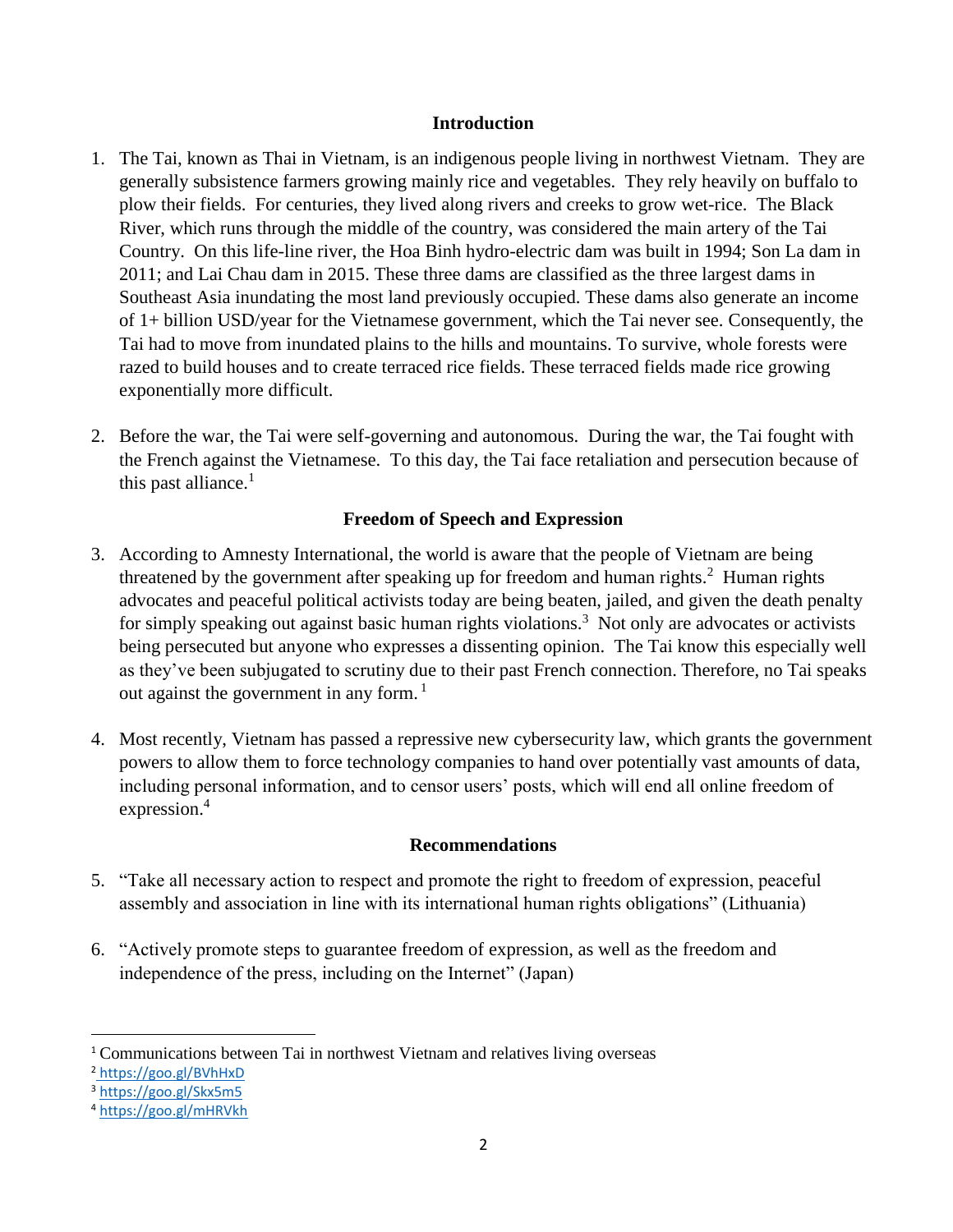# **Inequality and Discrimination**

- 7. In Vietnam's National report for the Universal Periodic Review (UPR) in 2014, they reported that 22,303 billion VND (1+ billion USD) was spent to buy healthcare insurance for the poor, ethnic minorities, and children. In addition, Vietnam stated that comprehensive and sustainable poverty reduction has been their top priority in efforts to protect human rights and achieve the UN's Millennium Development Goals (MDGs). They also reported great progress in poverty reduction. In addition, Vietnam claims that public healthcare is a top priority in its development strategies, national goals programs and that they have achieved considerable progress in this area.<sup>5</sup>
- 8. Yet inequality continues as ethnic minority groups, predominantly the Tay, Thai and Hmong peoples, compose approximately 80% of the population in the region [NW Vietnam]. It is one of the poorest parts of the country. The poverty rate among ethnic minorities in the region is 73% and the extreme poverty rate 45.5%. By comparison, the extreme poverty rate among the Kinh majority (88% of population) nationwide is  $2.9\%$ .<sup>6</sup>
- 9. In fact, inequality is on the rise.<sup>7</sup> The rich are getting richer and the poor, especially those in mountainous areas are becoming poorer.
- 10. The United Nations Country Team noted that members of disadvantaged groups such as ethnic minorities continued to encounter special difficulties in accessing the labor market and in finding decent work. High rates of unskilled labor in ethnic minority areas were a barrier to accessing the labor market. Unemployment rates among young people were more than three times higher than the adult rate.<sup>5</sup>
- 11. In the last few years, Tai people overseas received calls and pictures of men pulling plows in place of a buffalo. On Facebook and other media, these kinds of pictures are common, and with comments such as, "Son La we are actually very poor, hunger, the suffering keeps chasing us forever." Most young men travel to Hanoi to find a job in construction. They are paid 10 USD a day for extremely hard work. These laborers must also separate from their spouses who also have to travel elsewhere to work. Their children are raised by grandparents. They meet as a family every other year. This is the unfortunate life of today's northwest Vietnam. Tai people overseas have been helping our relatives there, but millions more have no relatives to help alleviate their burdens.<sup>8</sup>

 $\overline{\phantom{a}}$ 

<sup>5</sup> United Nations General Assembly/Human Rights Council Working Group on the Universal Periodic Review (UPR) Eighteenth Session – January 27 to February 7, 2014 - National report submitted in accordance with paragraph 5 of the annex to Human Rights Council resolution 16/21.<https://goo.gl/5XbZbq>

<sup>&</sup>lt;sup>6</sup> Meding, Jason von. "In Vietnam Poverty and Poor Development, Not Just Floods, Kill the Most Marginalised." The Conversation, The Conversation, 20 June 2018[, https://goo.gl/hUQyXP](https://goo.gl/hUQyXP) <sup>7</sup> <https://goo.gl/Q1CWJm>

<sup>8</sup> Communication between Tai people in northwestern Vietnam and relatives living overseas, by telephone calls or visits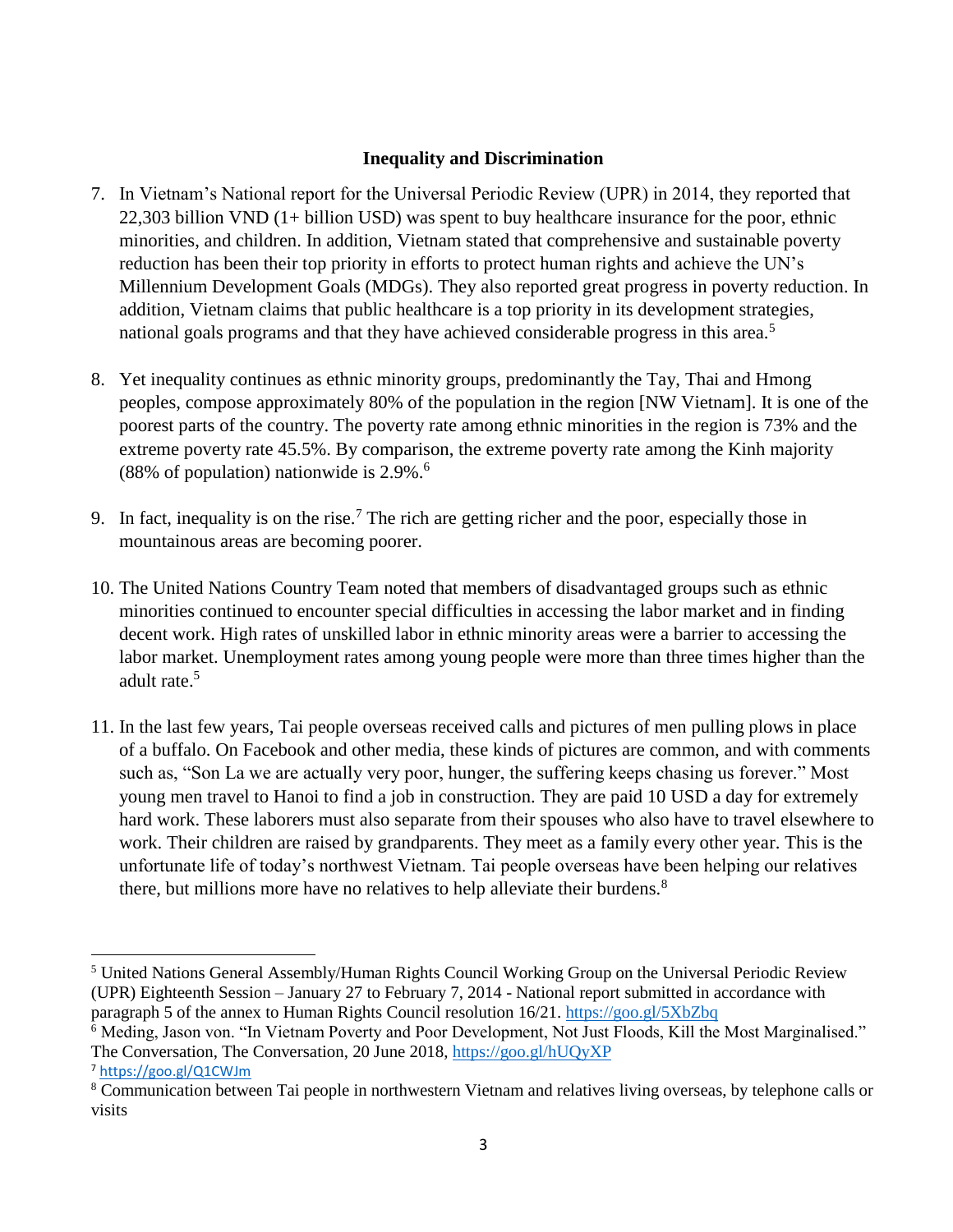- 12. In 2014, it was recommended by both the Committee on the Elimination of Racial Discrimination and The Convention on the Rights of the Child that Vietnam (a) combat poverty among marginalized groups, particularly ethnic minority and migrant groups; (b) promote equal opportunities for all persons; and (c) stimulate economic growth and development for the ethnic minority groups and the indigenous communities, especially regarding employment, education and health care.<sup>9</sup>
- 13. Discrimination is a constant. During one of our relative's visits back to Vietnam, one Tai person who moved to one of the larger cities told them that she no longer wears her hair in a bun or traditional clothing because the majority Kinh people throw rocks at her.
- 14. Discrimination is not only practiced at the individual level but at the top levels of government. The government has released water from the dams into the Tai people's sacred, living, and farm areas without giving them any warning. They have no choice but to flee or else they get washed away with the waters.
- 15. During construction of the plant which was under direct supervision of the government, the Prime Minister and other government officials repeatedly declared they would guarantee 20,340 households and 93,201 people from 248 villages in the three provinces of Sơn La, Điện Biên, and Lai Châu, who were affected by the Son La dam, an equal or better life after resettlement.<sup>2</sup>
- 16. While most of the benefits of the dam projects assisted urban areas and lowland farmers, problems generated by the projects fell mostly on the displaced people, who faced many difficulties in setting up their new lives. The compensation given to the displaced people were far from enough to enable them to settle in their new locations.<sup>10</sup>
- 17. "Allocation of residential land in this village is not equal, while some households get 320m2 only, others get 350m2, or 380, or 400m2. Though people want to raise animals, they can't because the land is so narrow." A village leader in Quynh Nhai district said, "There are 112 households in the village, of which only 35 households have salaries or a stable income. The other 77 households are typically the poor. As farmers for generation, today we have no land, no money. We do not know what to do, how to live; it is very difficult. We are eating today but do not know what we will have for food tomorrow." Villagers have to sell their labour force, they are worried about their day-by-day earning. A villager in Mai Son district stated, "We mainly grow maize. Being landless, we have to work as hired laborers in order to get VND 120,000-130,000 (5.4 USD to 5.8 USD) per day." However, jobs are scarce.<sup>11</sup>

l

<sup>9</sup> United Nations General Assembly/Human Rights Council Working Group on the Universal Periodic Review (UPR) Eighteenth Session – January 27 to February 7, 2014 - National report submitted in accordance with paragraph 5 of the annex to Human Rights Council resolution 16/21.<https://goo.gl/5XbZbq>

 $10$  Dao, Ngo. (2010). Dam Development in Vietnam: The Evolution of Dam-Induced Resettlement Policy. Water Alternatives 3(2): 324-340[. https://goo.gl/khAZ1y](https://goo.gl/khAZ1y)

<sup>&</sup>lt;sup>11</sup> VietnamNews Bridge 02/03/2013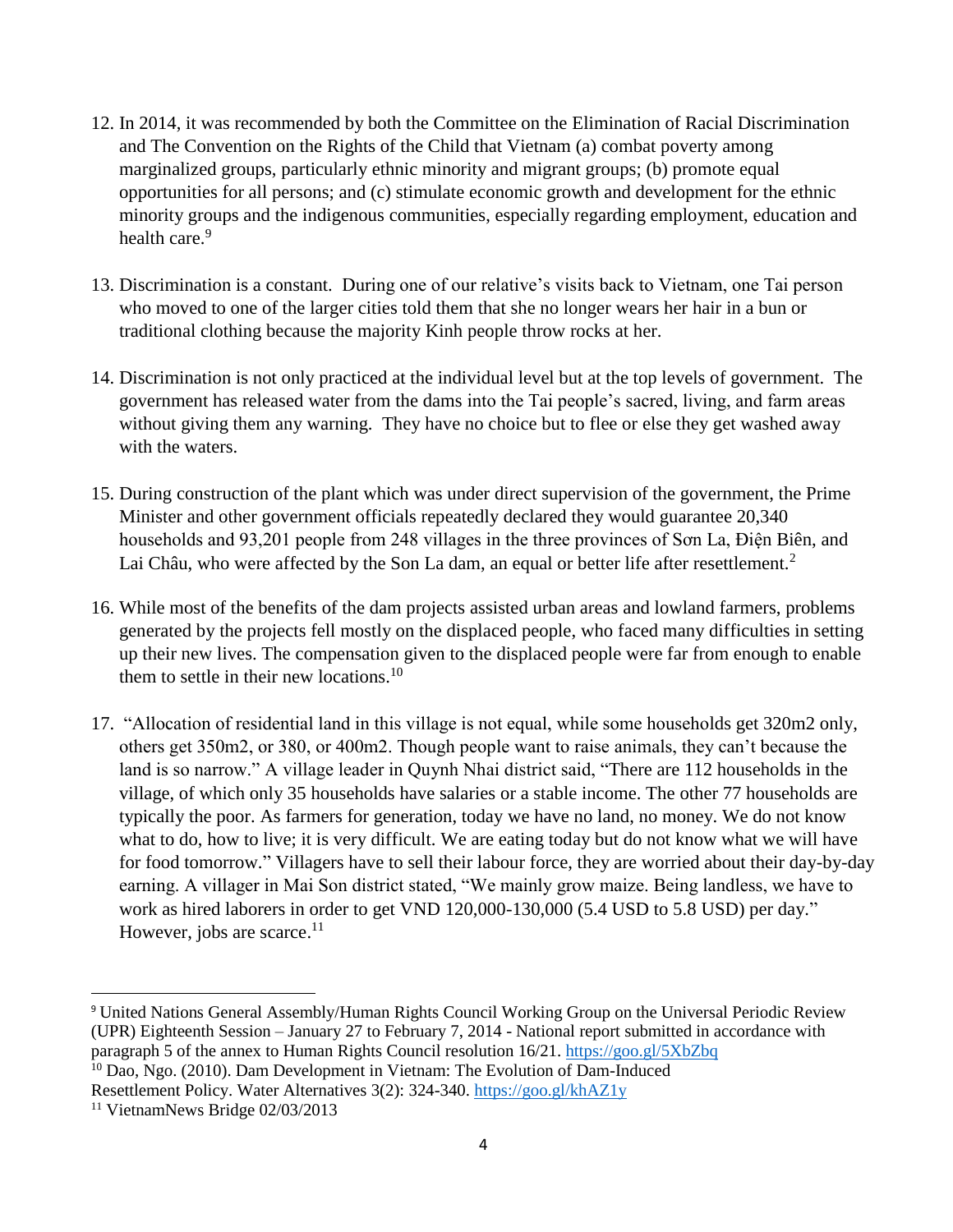18. After multiple typhoons and severe cold temperatures in recent years, hundreds of thousands of Tai families suffered when their homes or rice fields were washed away, and their buffalos died. Emergency aid from the government for Tai people was almost null. The district delivered aid worth about VND10 million [about 400 USD] to each family whose family member died or went missing from the flood, and VND 2.5 million  $[100 \text{ USD}]$  to each of those with injured members.<sup>12</sup>

#### **Recommendations**

- 19. "Take active measures to close the gap between rich and poor and between the mountainous and urban areas." (China)
- 20. "Continue improving the living standards of poor persons and those living in remote areas to which access is difficult" (Venezuela)
- 21. "Continue efforts to promote and protect the rights of all segments of the population" (Nepal)

## **Self-Determination**

- 22. Although the Tai Dam have lived in today's five provinces of Vietnam Lai Chau, Dien Bien, Son La, Lao Cai and Yen Bai for millenniums, they are not recognized as indigenous peoples. The Tai have many ancient written works about our history, rich traditions, customary laws, and literature. However, much of it was confiscated and lost due to invaders and colonizers, who took over the land and peoples. Tai people have lived in what was once known as "Sip-Song-Chau-Tai" or the "Twelve Tai Principalities." In 1955, the Thai-Meo Autonomous Zone was created by treaty between the Tai people and the Vietnamese government. This treaty gave the Tai people allowance for selfgovernance and self-determination. However, the Autonomous Zone and the treaty were quickly abolished by the Vietnamese in 1975.
- 23. Ever since the end of the war and up until now, the Tai are being marginalized and not given a voice in their own governance. Their lands have been seized by the government for large hydropower projects of which the Tai are not fully compensated for.<sup>13</sup> Their environment, water and health are being threatened by rare earth mining.<sup>14</sup> Once again the Tai people have not received any economic benefits from this. Neither of these projects included input or representation from the Tai people. Their lands, livelihood and right to self-determination have been taken away.

#### **Recommendations**

24. "Everyone has the right to take part in the government of his country, directly or through freely chosen representatives." (UDHR 21.1)

 $\overline{a}$ 

<sup>&</sup>lt;sup>12</sup> Meding, Jason von. "In Vietnam Poverty and Poor Development, Not Just Floods, Kill the Most Marginalised." The Conversation, The Conversation, 20 June 2018[. https://goo.gl/hUQyXP](https://goo.gl/hUQyXP)

<sup>13</sup> Dao, Ngo. (2010). Dam Development in Vietnam: The Evolution of Dam-Induced

Resettlement Policy. Water Alternatives 3(2): 324-340[. https://goo.gl/khAZ1y](https://goo.gl/khAZ1y)

<sup>14</sup> Kaiman, Jonathan. "Rare Earth Mining in China: the Bleak Social and Environmental Costs." The Guardian, Guardian News and Media, 20 Mar. 2014.<https://goo.gl/mhCFtp>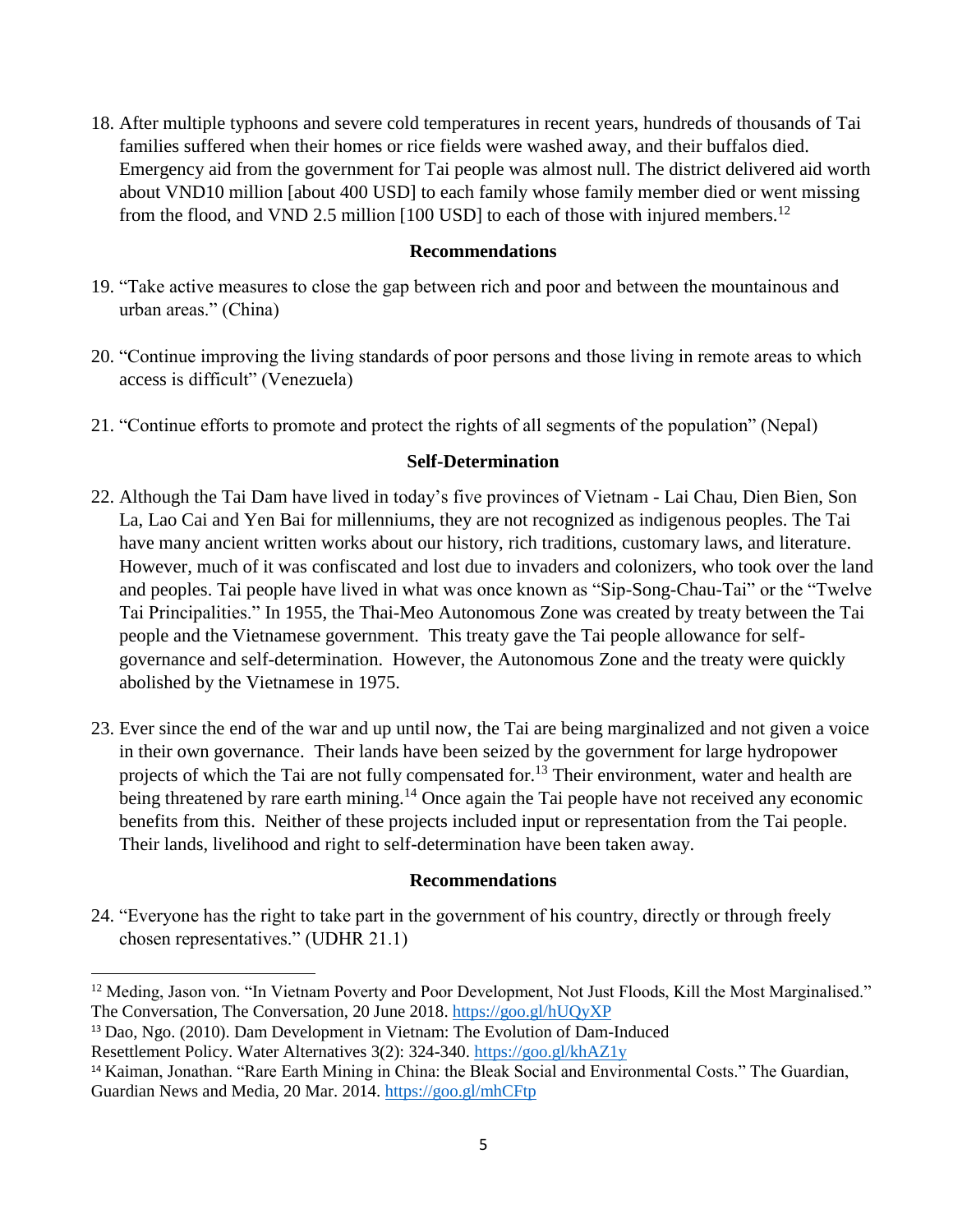- 25. "Indigenous peoples have the right to self-determination. By virtue of that right they freely determine their political status and freely pursue their economic, social and cultural development." (UNDRIP 3)
- 26. "Indigenous peoples, in exercising their right to self-determination, have the right to autonomy or self-government in matters relating to their internal and local affairs, as well as ways and means for financing their autonomous functions." (UNDRIP 4)
- 27. "Adopt policies that will allow the active involvement of minority communities through consultation and participation in decision-making processes relating to areas affecting them, particularly on development issues" (Namibia)
- 28. "Develop appropriate policies and measures to effectively support ethnic minorities" (Iran)
- 29. Indigenous peoples have the right to the recognition, observance and enforcement of treaties, agreements and other constructive arrangements concluded with States or their successors and to have States honour and respect such treaties, agreements and other constructive arrangements. (UNDRIP 37.1)

#### **Conclusion**

Vietnam needs to do more for Tai People. According to reports by Vietnam, they have made efforts and promises to improve the daily lives and living conditions of all their citizens since joining the U.N. in 1977. However, why then are the Tai still living in poverty and facing hunger more than 40 years later? Why are they practicing old farming techniques from a hundred years ago? Why have new farming technologies and modern standards of living not been brought to them as it has been to those living in the larger cities? Why haven't they had a voice in allocation of their own lands and natural resources? Instead, more has been taken away from them. Until the Tai peoples and other indigenous groups in Vietnam receive equal benefits for their basic needs, we believe that the government still has a huge "humanitarian" task ahead of them. We hope that the Tai people will be a real focus for Vietnam for the 2030 Agenda. We hope that the U.N. will hold them accountable for making this materialize.

#### **Recommendations**

The Tai Studies Center urges the Vietnamese authorities:

To acknowledge the indigenous status of the Tai people;

To create an effective mechanism to compensate for loss of lands and livelihood;

To include input from the Tai people regarding their lands and natural resources;